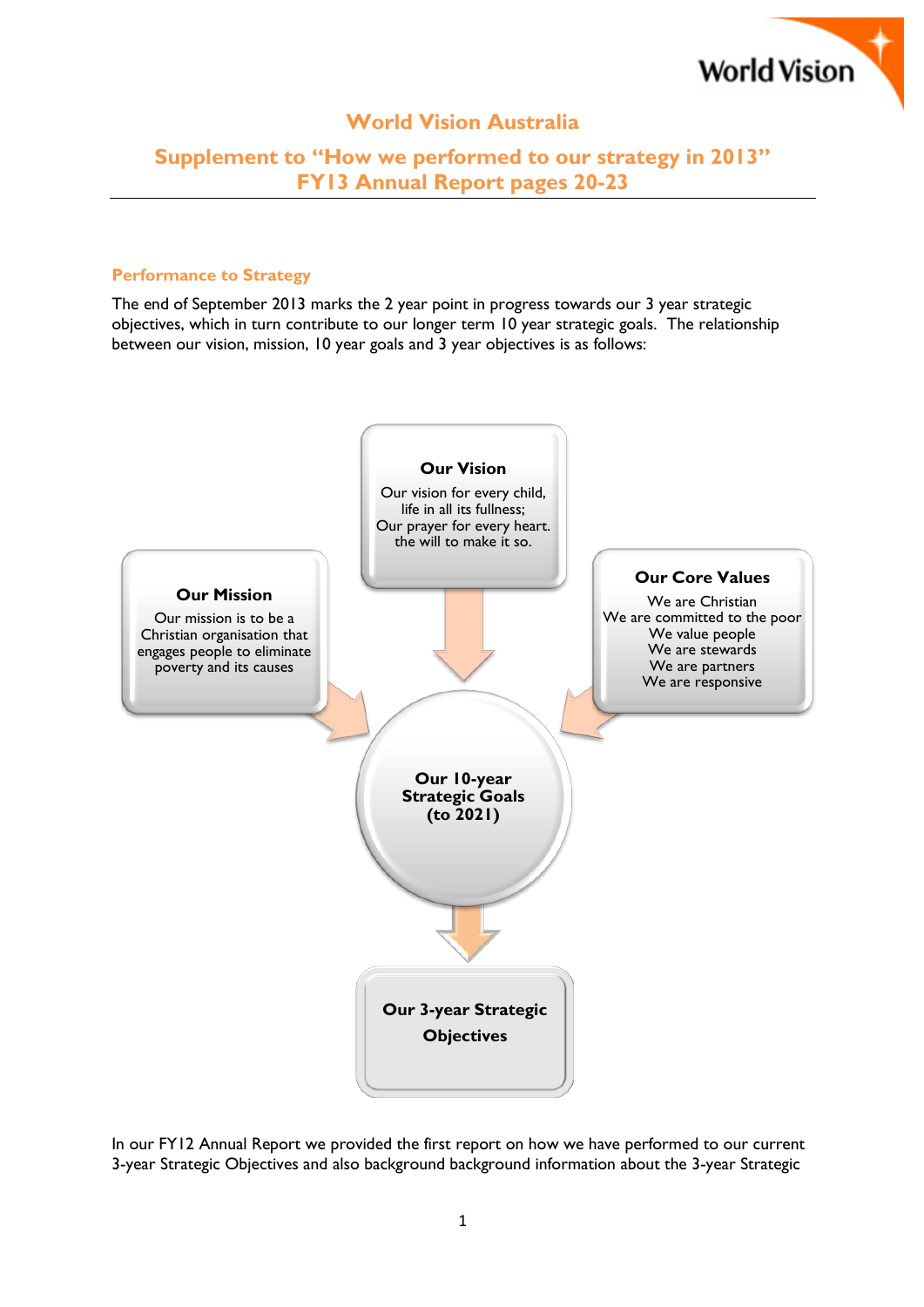### Objectives and 10-year Strategic Goals. This reports is available from [http://worldvision.com.au/AboutUs/AnnualReportsAndReviews.aspx.](http://worldvision.com.au/AboutUs/AnnualReportsAndReviews.aspx)

One of questions posed is how our 10-year Strategic Goals align with those of the World Vision International Partnership? The information below responds to this question:



#### **FY13 results summary**

In our FY13 Annual Report, we have provided information about how we performed to our 3-year Strategic Objectives in FY13 (see pages 20-23 of our FY 13 Annual Report which is available from (available from [http://worldvision.com.au/AboutUs/AnnualReportsAndReviews.aspx\)](http://worldvision.com.au/AboutUs/AnnualReportsAndReviews.aspx).

Over the course of the year, we estimate that we have, through the collaboration with and backing of our supporters and partners, contributed to the well-being of approximately 14.6 million children around the world. This prepares us well for achieving our 2021 target of contributing to the wellbeing of 20 million children. Our income result, which saw an increase from \$343.9 million to \$370.3 million, also sets us on the right path for achieving our target of \$1 billion by 2021, although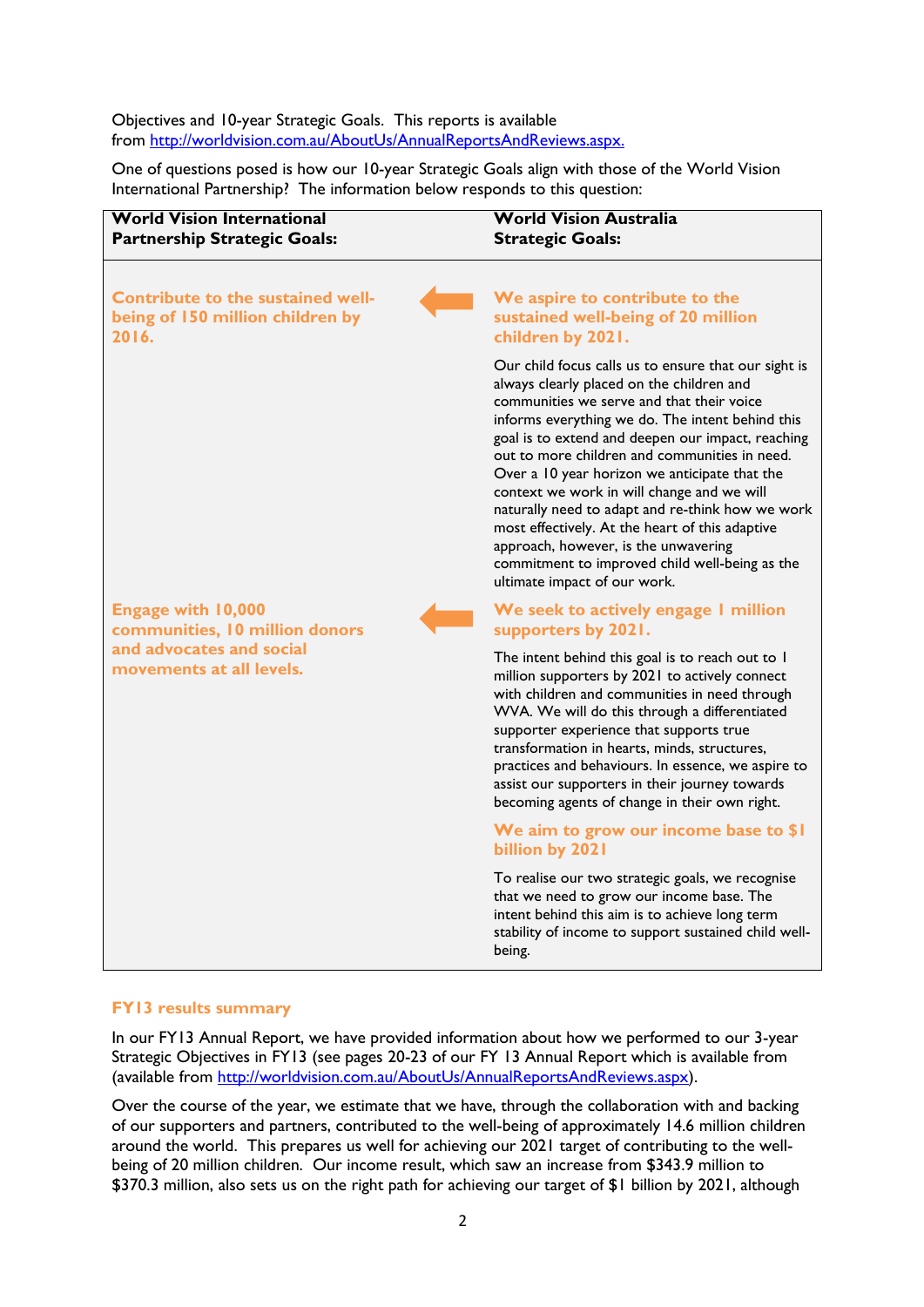we are aware that this goal will require a significant step change in the way we engage our supporters and raise funds. Finally, with our supporters numbering in excess of 400,000 we can see progress towards our 2021 goal of actively engaging 1million supporters.

| <b>3-Year Strategic Objectives</b>                                                                                               | <b>Result</b>   |
|----------------------------------------------------------------------------------------------------------------------------------|-----------------|
| <b>Transform Children's Lives</b><br>ı.                                                                                          |                 |
| I Deliver and support high impact development, relief and advocacy programs that<br>positively impact the well-being of children |                 |
| 2 Achieve greater alignment of programs to WVI geographic priorities                                                             |                 |
| 3 Deliver and support high impact programs that emphasise and build on our strengths                                             |                 |
| Partner with Australians to champion the child poverty agenda<br>2.                                                              |                 |
| 4 Grow our active citizen supporter base                                                                                         |                 |
| 5 Grow value generated from our church strategic partnerships                                                                    |                 |
| 6 Grow value and deepen relationships with resources sector strategic partners                                                   |                 |
| Influence policy, practice and attitudinal change in Australia<br>7                                                              |                 |
| Grow our income for greater field commitment                                                                                     |                 |
| 8 Revitalise child sponsorship for revenue growth                                                                                |                 |
| 9 Grow income from major donors and enterprises                                                                                  |                 |
| 10 Grow income from grants and goods in kind                                                                                     |                 |
| Build a sustainable organisation                                                                                                 |                 |
| 11 Engage and motivate employees for high performance                                                                            | n/a             |
| 12 Develop new operating models to bring communities and supporters closer together                                              |                 |
| Legend:                                                                                                                          |                 |
| mixed results<br>met targets                                                                                                     | targets not met |

We have seen good results in field program evaluations and priority areas (maternal and newborn health, child protection and food security) as well as maintaining funding in our geographical areas of priority. Our annual evaluation review has also confirmed that more of our field programs are achieving positive outcomes than last year.

Our revenue has increased, largely due to the first child sponsorship price rise in 6 years and growth in GIK. Major donors and enterprises income also increased by 20% compared to last year. Our staff engagement result from 2012 remains the most recent measure and we will be conducting a further staff engagement survey over the course of 2014.

The results show a slight decline in our 'active citizen' strategy, which is designed to encourage Australians to take action with us in a variety of forms to express their commitment to children and communities in poverty. The initial focus of active citizenship has been to encourage donors to become advocates and advocates to become donors. Although there is evidence that some supporters are making this transition, especially among youth and churches, we have not seen this reflected among our broader supporter base or in survey results. The most recent survey showed that giving has increased but that other actions have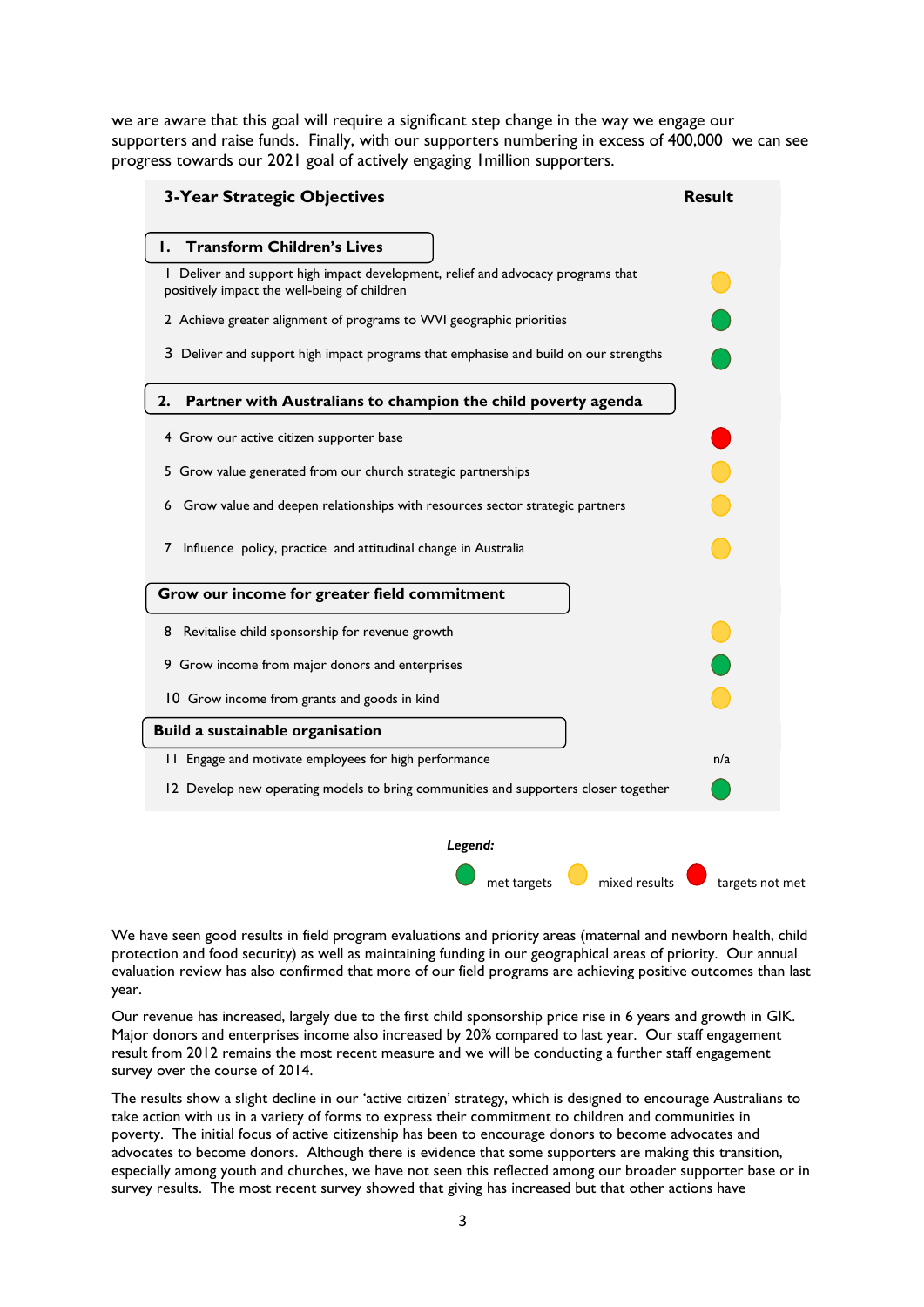decreased. As a consequence, we have not seen the uplift in the numbers of active citizens that was anticipated at the start of the year. Over 2014 we will design better ways to measure progress against this objective. Integrating our advocacy & fundraising work, a key strategy of creating active citizens, has also been slow, and will need to be pursued more aggressively if we are to see the desired increase in active citizenship.

### **Stakeholder engagement and partnering**

Our work and our success depend entirely on the support of our stakeholders. We engage with different groups in different ways but we regard all our stakeholders as our partners. Throughout our FY3 Annual Report, we have illustrated who our partners are and included what they say about us (see pages 14-17 and the Sectoral Snapshots and Case Studies on pages 36-63).

One of our core values is: "We are partners". This is defined as:

"We are members of an international World Vision Partnership that *transcends* legal, structural and cultural boundaries. We accept the *obligations of joint participation*, *shared goals and mutual accountability that true partnership requires*. We affirm our *inter-dependence* and our willingness to yield autonomy as necessary for the common good. We commit ourselves to know, understand and love each other.

We are *partners with the poor and with donors in a shared ministry*. We affirm and promote unity in the Body of Christ. We pursue relationship with all churches and desire mutual participation in ministry. We seek to contribute to the holistic mission of the church.

We maintain a *co-operative stance* and a spirit of openness towards other humanitarian organizations. We are willing to receive and consider honest opinions from others about our work."

True to this core value, we engage with many stakeholders including individual donors, churches, artists, ambassadors, schools, universities, small medium enterprises, corporations, foundations, government, bi-lateral and multi-lateral institutions, communities, National Offices and many more.

We have adopted the following principles of partnering and collaboration to guide these relationships:

*Equity:* What does 'equity' mean in a relationship where there are wide divergences in power, resources and influence? Equity is not the same as 'equality'. Equity implies an equal right to be at the table and a validation of those contributions that are not measurable simply in terms of cash value or public profile.

*Transparency:* Openness and honesty in working relationships are pre-conditions of trust – an important ingredient of most successful partnerships. Only with transparent working will a partnership be truly accountable to its partners, donors and other stakeholders.

*Mutual benefit:* If all partners are expected to contribute to the partnership they should also be entitled to benefit from the partnership. A healthy partnership will work towards achieving specific benefits for each partner over and above the common benefits to all partners. Only in this way will the partnership ensure the continuing commitment of partners and therefore be sustainable.

Below is a snapshot about some of our key partners in FY13:

| Children and communities<br>we serve: | No of projects funded by us in FY13: 923<br>(see pages 31-33 of our FY13 Annual Report)                                                                                                                      |
|---------------------------------------|--------------------------------------------------------------------------------------------------------------------------------------------------------------------------------------------------------------|
|                                       | No of sponsored children: 360,000<br>No of children included in community projects: 1.4 million<br>Total number of children reached by community projects, advocacy and<br>humanitarian relief: 14.6 million |
| <b>Staff &amp; Volunteers:</b>        | Staff: 609<br>Volunteers: 1224 (31,581 hours volunteered)<br>See pages 12-13 and 73-75 of our FY13 Annual Report.                                                                                            |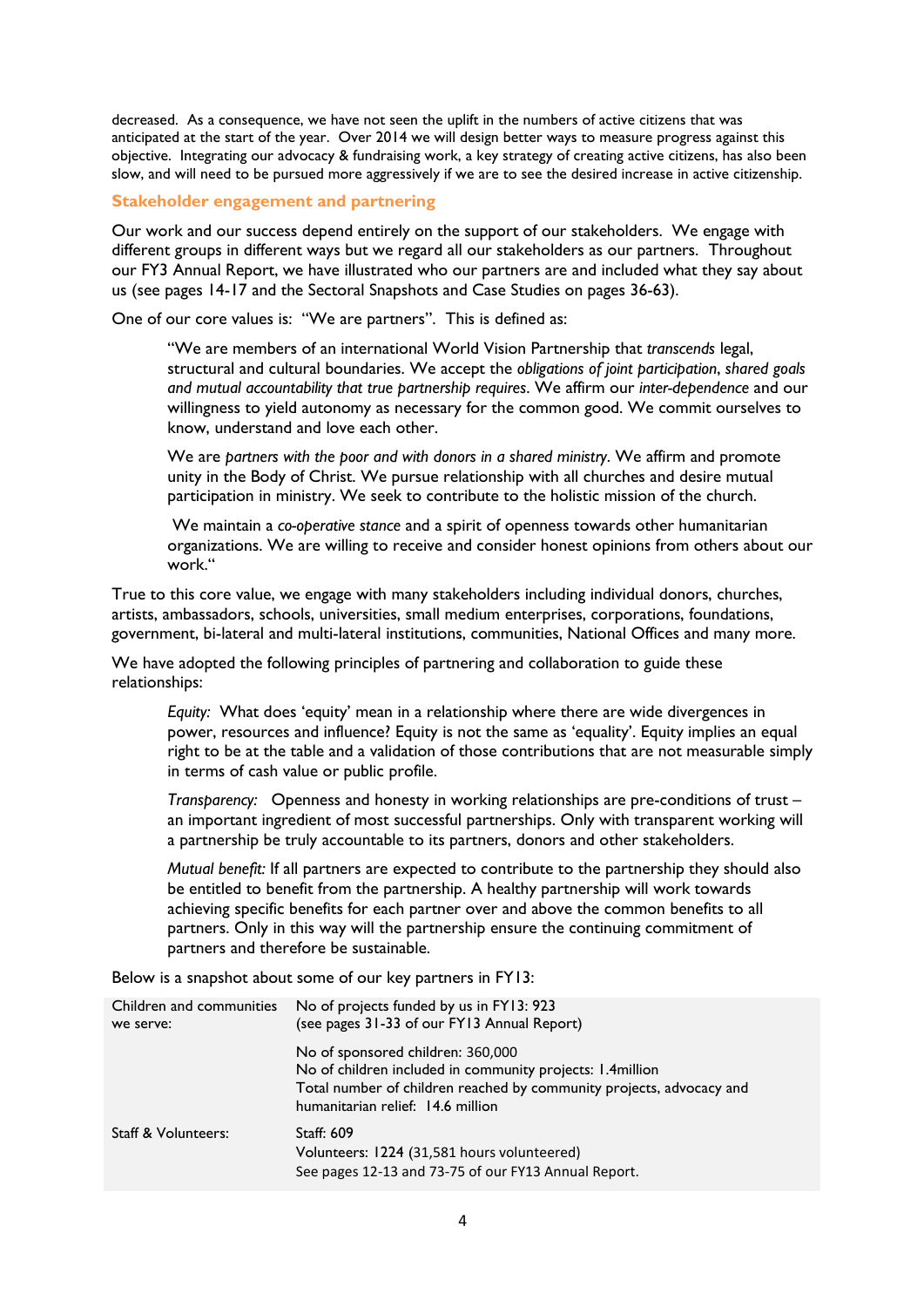| Youth:                                  | Over 700 15-25 year olds from schools and universities participated in V-Gen,<br>our community of young people building a movement to end global poverty and<br>injustice.                                                                                                                                            |
|-----------------------------------------|-----------------------------------------------------------------------------------------------------------------------------------------------------------------------------------------------------------------------------------------------------------------------------------------------------------------------|
| Child sponsors:                         | Over 362,000 comprising individuals and organisations (companies, firms, schools,<br>church groups)                                                                                                                                                                                                                   |
| 40 Hour Famine<br>participants:         | 87,850 groups and individuals joined<br>on http://www.worldvision.com.au/40hourfamine.aspx?source=FB_STA                                                                                                                                                                                                              |
|                                         | Total no of participants: over 300,000 representing 1,937 schools, 500 church<br>communities and 2,000 social teams.<br>Over 213,000 "Likes" for our 40 Hour Famine page on Facebook.<br>Over 3,000 followers on Twitter for "@40HourFamine"                                                                          |
| Major Corporate<br>partners:            | Computershare, Jetstar PwC, ANZ                                                                                                                                                                                                                                                                                       |
| Church partners:                        | Over 500 churches, including 30 church strategic partners.                                                                                                                                                                                                                                                            |
| Advocacy:                               | Subscribers to "Action Aid" (our news on issues keeping people in poverty and<br>actions our supporters can take to help change lives)                                                                                                                                                                                |
|                                         | "Action Aid" is available from: http://campaign.worldvision.com.au/news-<br>events/#sthash.N1yVLLSe.dpuf                                                                                                                                                                                                              |
| Ambassadors:                            | Include Hugh Jackman & Debora-Lee Furness, Melissa Doyle and Vision Artists<br>such as Melbourne Gospel Choir.                                                                                                                                                                                                        |
| <b>Business Advisory</b><br>Councils:   | Number of prominent business leaders and executives on our Business Advisory<br>Councils:<br>Melbourne: 16<br>Sydney: 8                                                                                                                                                                                               |
| Social media:                           | Over 330,000 "Likes" on Facebook.                                                                                                                                                                                                                                                                                     |
|                                         | Over 16,000 followers on Twitter for "@WorldVisionAUS"                                                                                                                                                                                                                                                                |
|                                         | Over 13,600 visits to http://thedifference.worldvision.com.au where we showcased 3<br>stories to communicate our long term commitment to communities living in<br>poverty and that we see our work as an investment they make in their own<br>future.<br>Over 10,800 followers on Twitter for our CEO "@TimCostello". |
| Coalitions:                             | <b>Make Poverty History</b><br>Micah Challenge                                                                                                                                                                                                                                                                        |
| Industry organisations:                 | We are members of:<br>The Australia Council for International Development<br><b>Community Council of Australia</b><br>$\bullet$                                                                                                                                                                                       |
| Governments &<br>Multilateral agencies: | The Australian Agency for International Development (AusAID)<br>Department of Families, Housing, Community Services & Indigenous Affairs<br>Australian Centre for International Agricultural Research<br>UN Global Fund, UNICEF, FAO<br>World Food Programme<br><b>World Bank</b><br>Australian Federal Police        |
| Universities:                           | <b>Melbourne University</b><br>Monash University<br>Deakin University                                                                                                                                                                                                                                                 |
| Major suppliers:                        | Bank: Australia & New Zealand Banking Group Limited                                                                                                                                                                                                                                                                   |
|                                         | Finanicial Auditor: PricewaterhouseCoopers                                                                                                                                                                                                                                                                            |
|                                         | Legal advisors (pro bono): Clayton Utz, Herbert Geer                                                                                                                                                                                                                                                                  |